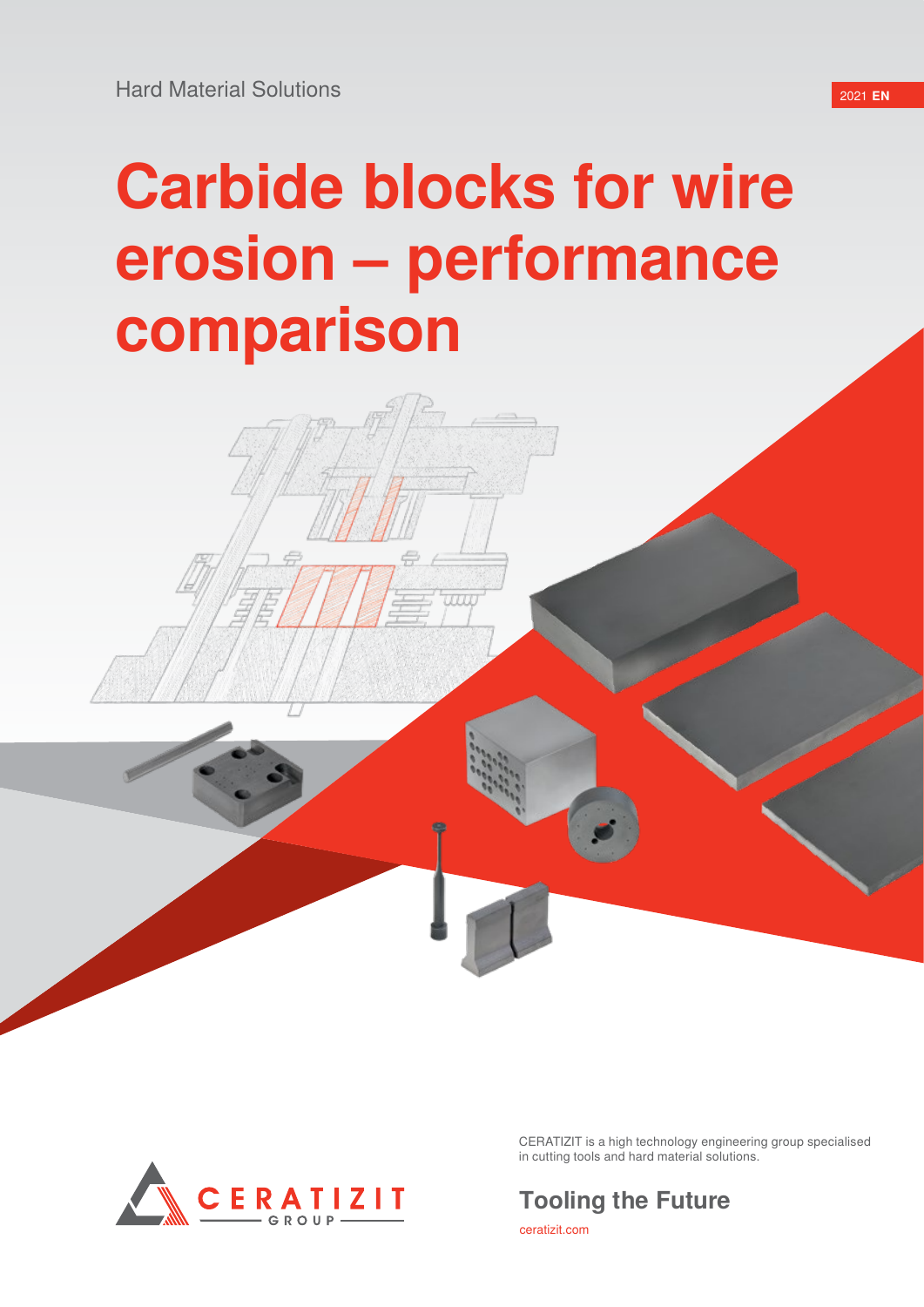# **Performance of CF-H40S+ compared to similar carbide grades**

This benchmark study provides a performance overview of the CF-H40S+ carbide grade in comparison with similar well established carbide grades for stamping and lamination tools. On the following pages, we have compared their most important metallurgical criteria. These valuable insights are a helpful support for the evaluation of the practical performance of active parts made from cemented carbide.

### **Structure**





Homogeneous binder distribution

| Producer<br>Grade                  | <b>CERATIZIT</b><br><b>CF-H40S+</b> | Producer 1<br>Grade 1 | Producer 2<br>Grade 2 | Producer 3<br>Grade 3   | Producer 4<br>Grade 4 |
|------------------------------------|-------------------------------------|-----------------------|-----------------------|-------------------------|-----------------------|
|                                    |                                     |                       |                       |                         |                       |
| Uniform<br>grain size              | $\bullet\bullet\bullet$             | $\bullet$ $\bullet$   | $\bullet$ $\bullet$   | $\bullet$ $\bullet$     |                       |
| Homogeneous<br>binder distribution | $\bullet\bullet\bullet\bullet$      | $\bullet\bullet$      |                       | $\bullet\bullet\bullet$ | $\bullet\bullet$      |

| <b>CF-H40S+</b>       | <b>Grade 1</b> | Grade 2 | Grade 3 | Grade 4 |
|-----------------------|----------------|---------|---------|---------|
|                       |                |         |         |         |
|                       |                |         |         |         |
| $\overline{10 \mu n}$ | <b>Million</b> | 10 pm   |         |         |

# Homogeneity and hardness (HV10)



Homogeneity and hardness (HV10)

| Producer                    | <b>CERATIZIT</b>               | Producer 1                     | Producer 2              | Producer 3              | Producer 4                     |
|-----------------------------|--------------------------------|--------------------------------|-------------------------|-------------------------|--------------------------------|
| Grade                       | $CF-H40S+$                     | Grade 1                        | Grade 2                 | Grade 3                 | Grade 4                        |
|                             |                                |                                |                         |                         |                                |
| Homogeneity and<br>hardness | $\bullet\bullet\bullet\bullet$ | $\bullet\bullet\bullet\bullet$ | $\bullet\bullet\bullet$ | $\bullet\bullet\bullet$ | $\bullet\bullet\bullet\bullet$ |

#### **Comment:**

The more homogeneous the structure, the higher the quality of the material. The hardness must always be considered together with homogeneity.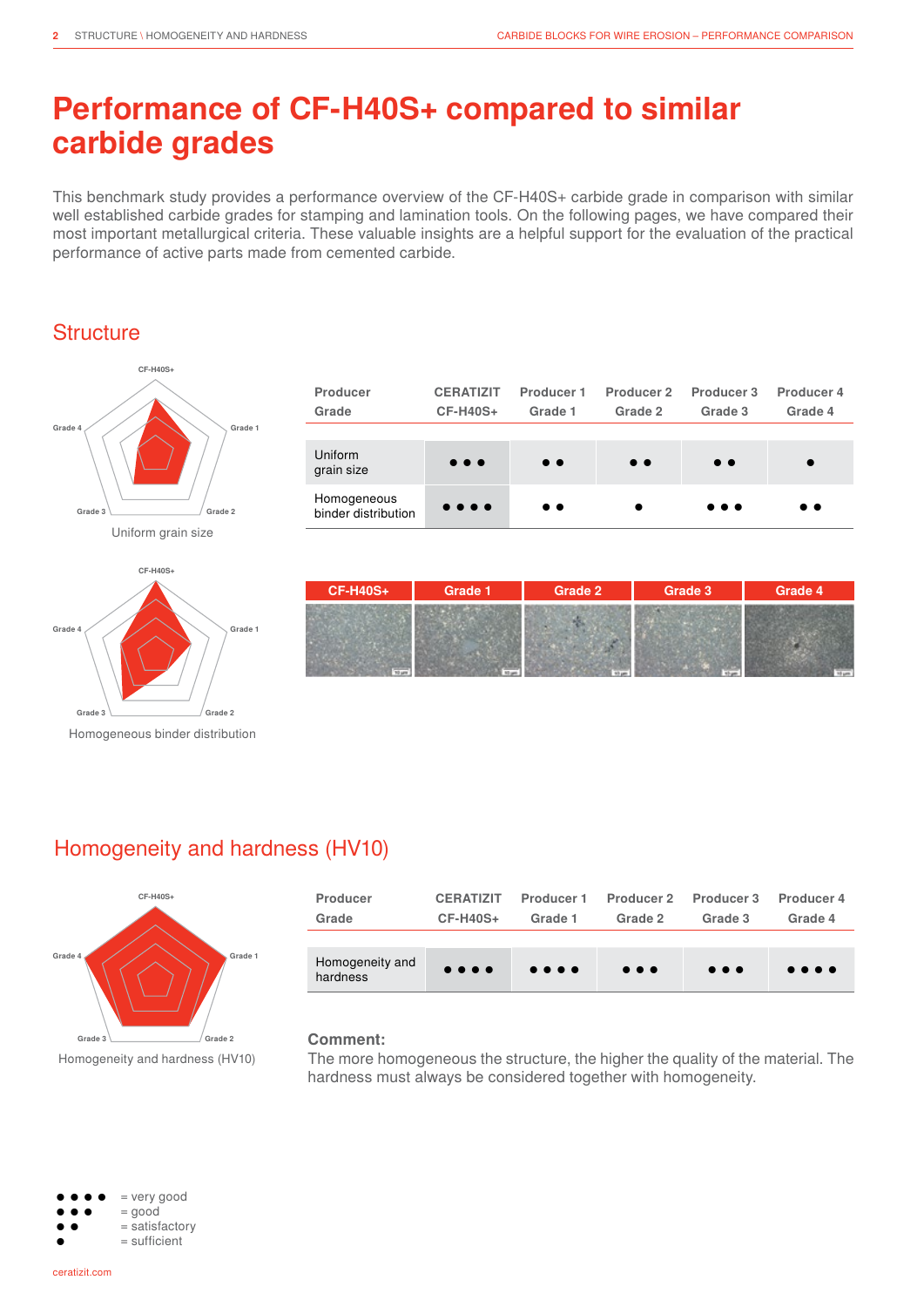#### Transverse rupture strength



Transverse rupture strength



| Producer                       | <b>CERATIZIT</b>               | Producer 1                     | Producer 2              | Producer 3                     | Producer 4                     |
|--------------------------------|--------------------------------|--------------------------------|-------------------------|--------------------------------|--------------------------------|
| Grade                          | <b>CF-H40S+</b>                | Grade 1                        | Grade 2                 | Grade 3                        | Grade 4                        |
|                                |                                |                                |                         |                                |                                |
| Transverse rupture<br>strength | $\bullet\bullet\bullet\bullet$ | $\bullet\bullet\bullet\bullet$ | $\bullet\bullet\bullet$ | $\bullet\bullet\bullet$        | $\bullet\bullet\bullet\bullet$ |
| Weibull factor                 | $\bullet\bullet\bullet\bullet$ | $\bullet\bullet\bullet$        | $\bullet\bullet\bullet$ | $\bullet\bullet\bullet\bullet$ |                                |

#### **Comment:**

The higher the transverse rupture strength and Weibull factor, the better the material resists to bending stress. Transverse rupture strength must always be considered in conjunction with the Weibull factor.

High TRS in combination with a low Weibull factor is not a stable or desirable material property.

## Fracture toughness



● ● ● ● ● ● ● ● ● ● ● ● ● ● ● ● ● **Producer CERATIZIT Producer 1 Producer 2 Producer 3 Producer 4 Grade CF-H40S+ Grade 1 Grade 2 Grade 3 Grade 4** Fracture toughness (K<sub>ı</sub>C value)

## Corrosion resistance





Max. corrosion depth

| Producer<br>Grade                                                                   | <b>CERATIZIT</b><br><b>CF-H40S+</b>                                      | Producer 1<br>Grade 1   | Producer <sub>2</sub><br>Grade 2 | Producer 3<br>Grade 3 | Producer 4<br>Grade 4   |
|-------------------------------------------------------------------------------------|--------------------------------------------------------------------------|-------------------------|----------------------------------|-----------------------|-------------------------|
|                                                                                     |                                                                          |                         |                                  |                       |                         |
| Corrosion protec-<br>tion mass loss after<br>SPK measurement<br>[g] in pH3 solution | $\bullet\hspace{0.1cm}\bullet\hspace{0.1cm}\bullet\hspace{0.1cm}\bullet$ | $\bullet\bullet\bullet$ |                                  | $\bullet$ $\bullet$   | $\bullet\bullet\bullet$ |
| Max. corrosion<br>depth after SPK<br>measurement [µm]                               | $\bullet\bullet\bullet\bullet$                                           | $\bullet\bullet\bullet$ |                                  | $\bullet$ $\bullet$   | .                       |



**CF-H40S+ Grade 2**